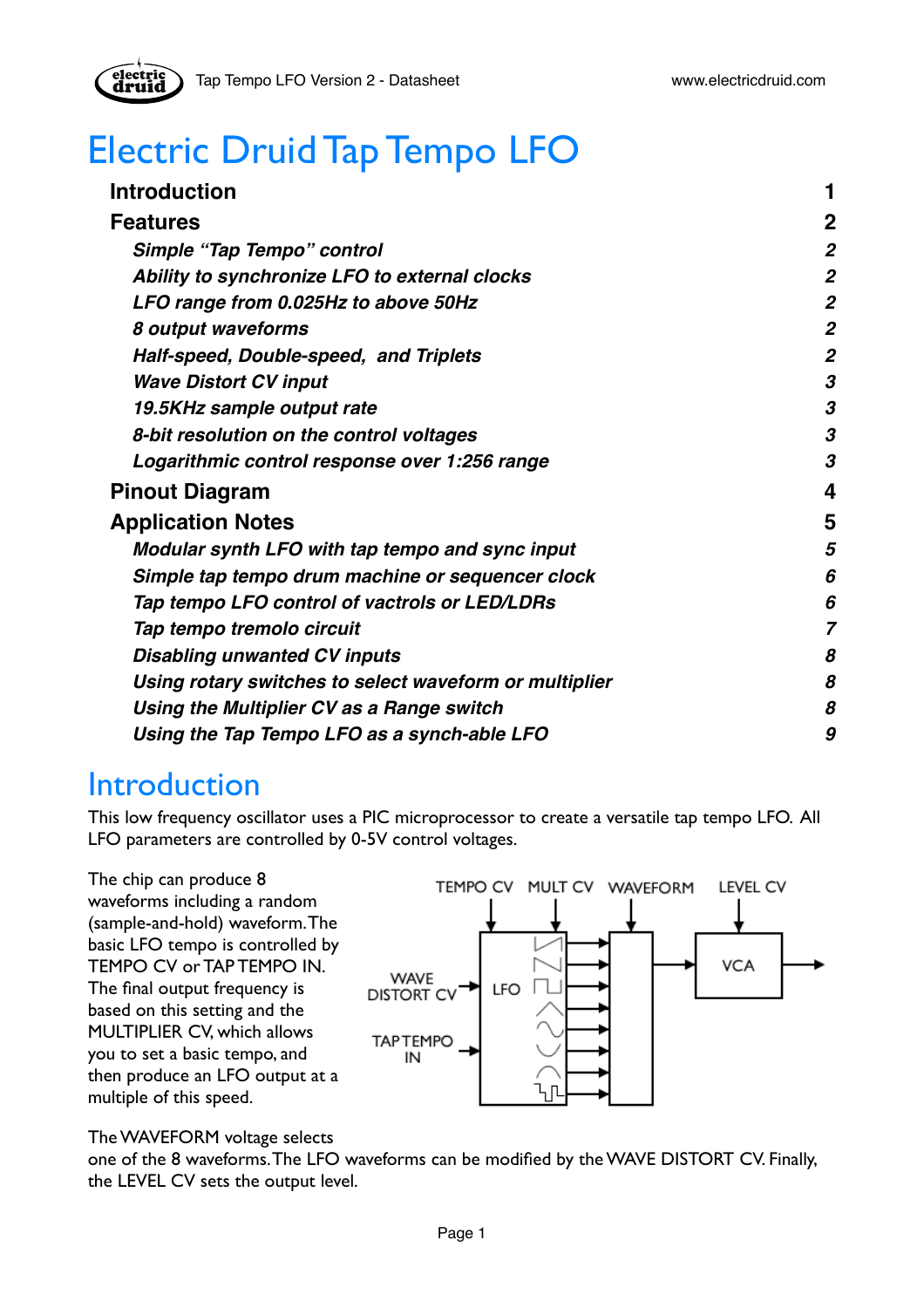

## <span id="page-1-0"></span>Features

## <span id="page-1-1"></span>Simple "Tap Tempo" control

The TAP TEMPO input can measure the time between two taps of a momentary switch or button, and uses this time to set the LFO's basic tempo.

## <span id="page-1-2"></span>Ability to synchronize LFO to external clocks

The TAP TEMPO input can also accept 0-5V pulses. This allows the LFO to be synchronized to an external clock.

## <span id="page-1-3"></span>LFO range from 0.025Hz to above 50Hz

The basic range of the TEMPO CV allows the LFO to produce frequencies between 0.05Hz (a 20 second cycle) and 12.8Hz. However, in conjunction with the MULTIPLIER CV, this range is extended to 0.025Hz (a 40-second cycle) to 100Hz.

#### <span id="page-1-4"></span>8 output waveforms

The chip can produce 8 output waveforms, shown below. These are selected by the voltage on Pin 12 (WAVEFORM).



## <span id="page-1-5"></span>Half-speed, Double-speed, and Triplets

The MULTIPLIER CV input selects a tempo multiplier which is used to determine the final LFO frequency. This allows the LFO to produce changes at double or half-speed, or produce triplet times. The available multipliers are shown below:

| <b>Multiplier</b> | <b>Musical symbol</b>    | Note name                                         |
|-------------------|--------------------------|---------------------------------------------------|
| 0.5               | $\overline{\phantom{a}}$ | I/2 note, minim                                   |
|                   | $\overline{\phantom{a}}$ | 1/4 note, crotchet                                |
| l.5               | $-3-$<br>$\frac{1}{2}$   | Triplet 1/4 note, triplet<br>crotchet             |
|                   | $\overrightarrow{=}$     | I/8 <sup>th</sup> note, quaver                    |
|                   |                          | Triplet 1/8 <sup>th</sup> note, triplet<br>quaver |
|                   |                          | I/16 <sup>th</sup> note, semiquaver               |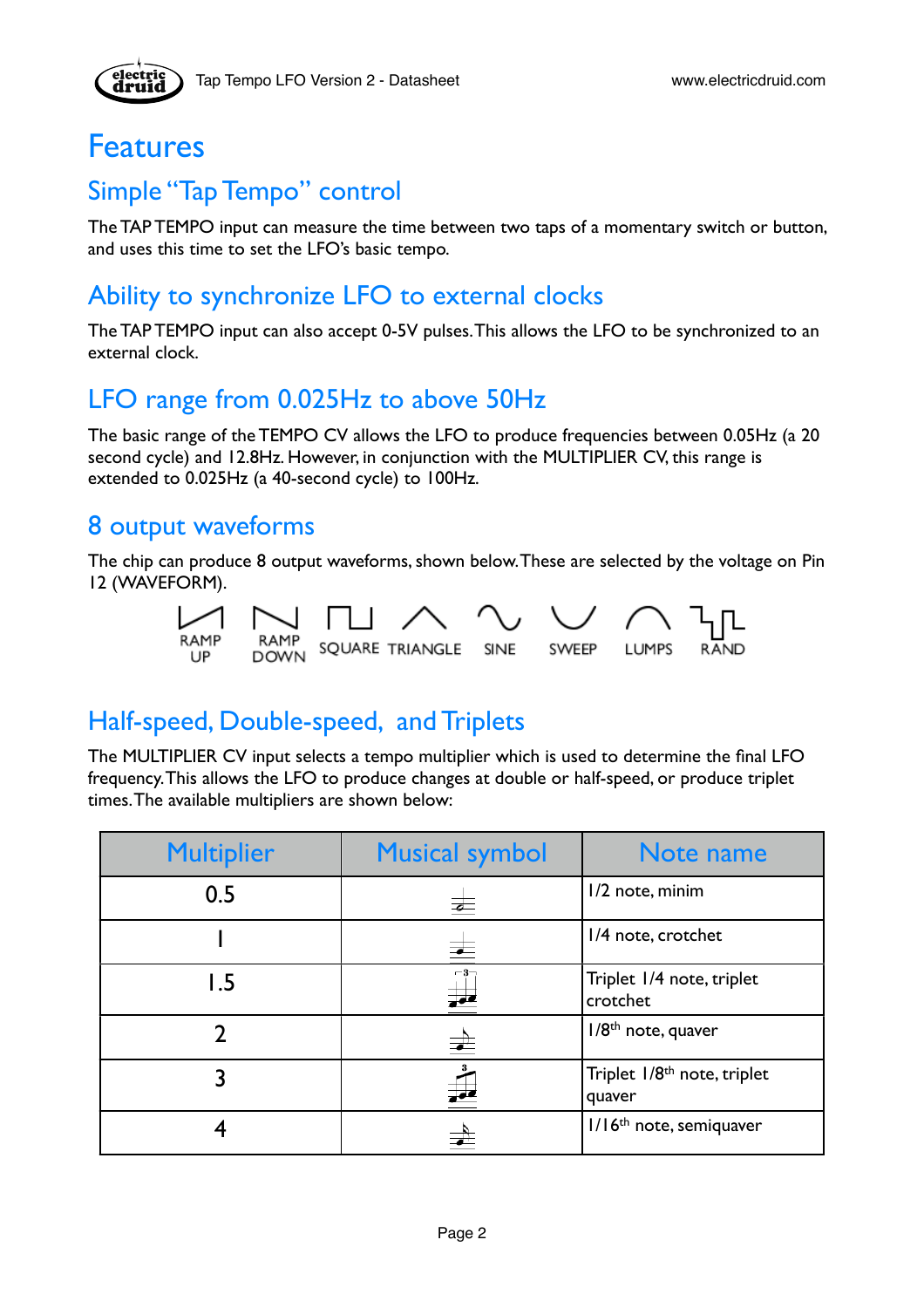# <span id="page-2-0"></span>Wave Distort CV input

The selected waveform can be distorted using the WAVE DISTORT input. This modifies the duty cycle of all LFO waveforms. Examples are shown below.



The top row shows the effect of the WAVE DISTORT CV on the SINE wave, whilst the following rows show the effect on the RAMP DOWN and TRIANGLE waveforms. Other waves (excepting RANDOM) are affected similarly.

### 10-bit LFO output resolution

The internal waveforms and calculations are 8-bit, but the chip interpolates between the given values to provide a 16-bit output, of which 10 bits are fed to the PWM module.

## <span id="page-2-1"></span>19.5KHz sample output rate

The PWM frequency is around 19.5KHz. This allows the PWM output to be heavily filtered for a smooth analogue output. The two-stage 24dB Bessel filter provides the best-possible pulse filtering.

#### <span id="page-2-2"></span>8-bit resolution on the control voltages

The Sequential Prophet 5 used a 7-bit control resolution, so this is going slightly better. Whether a standard potentiometer actually has the accuracy to directly produce an 8 bit resolution is another question. The inputs are sampled at over 6KHz.

#### <span id="page-2-3"></span>Logarithmic control response over 1:256 range

The Tempo CV gives the full range from 0.05 Hz to 12.8 Hz in eight even octaves, eg 0.05-0.1Hz, 0.1-0.2Hz, 0.2-0.4Hz, 0.4-0.8Hz, 0.8-1.6Hz, 1.6-3.2Hz, 3.2-6.4Hz, 6.4-12.8Hz.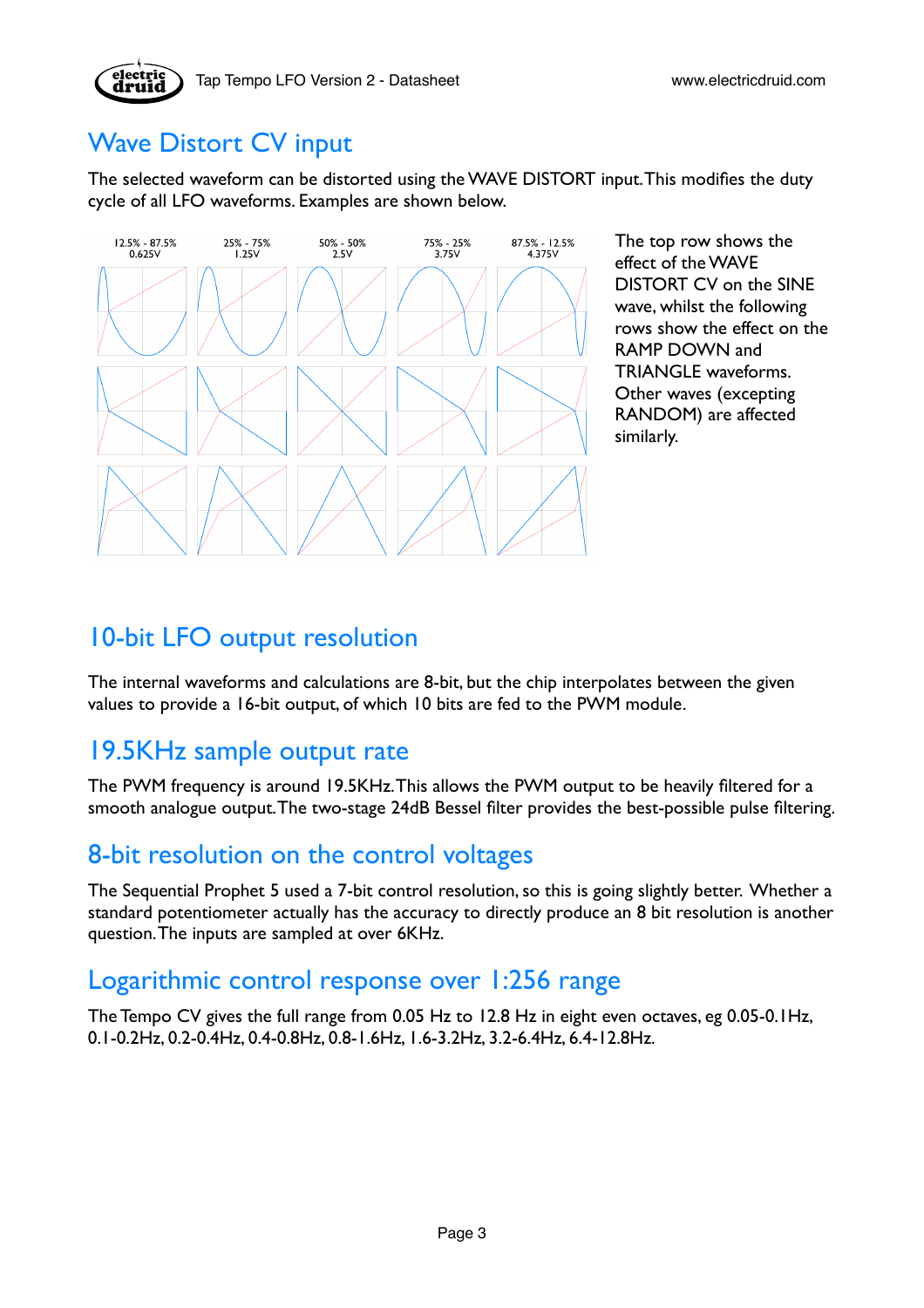

# <span id="page-3-0"></span>Pinout Diagram

electric<br>druid



| <b>Pin</b>              | <b>Function</b>                  | <b>Details</b>      | <b>Notes</b>                                                                                                   |
|-------------------------|----------------------------------|---------------------|----------------------------------------------------------------------------------------------------------------|
| I                       | $+5V$                            | Power supply        |                                                                                                                |
| $\overline{2}$          | <b>CLK1</b>                      | Connect to Xtal     | 20MHz Clock                                                                                                    |
| $\overline{3}$          | CLK <sub>2</sub>                 | Connect to Xtal     | 20MHz Clock                                                                                                    |
| $\overline{\mathbf{4}}$ | <b>TAP TEMPO IN</b>              | 5-0V digital input  | Sets basic tempo of LFO. Note that this input<br>expects negative-going pulses.                                |
| 5                       | <b>PWM OUTPUT</b>                | 0-5V digital output | PWM output at 19.5KHz                                                                                          |
| 6                       | <b>TEMPO LED</b>                 | 0-5V digital output | Indicates tap timing (on when timing)                                                                          |
| 7                       | <b>CLOCK OUTPUT</b>              | 0-5V digital output | Provides a 0-5V signal at the current LFO<br>frequency                                                         |
| 8                       | NEXT MULTIPLIER                  | 0-5V digital input  | Steps through Multiplier values 0-5.<br>Expects negative-going pulses.                                         |
| 9                       | <b>WAVE DISTORT</b><br><b>CV</b> | 0-5V analogue input | 8 bit, values from 0 to 255<br>Alters waveshape of LFO waveforms. Does<br>not affect RANDOM wave.              |
| 10                      | <b>LEVEL CV</b>                  | 0-5V analogue input | 8 bit, values from 0 to 255<br>Controls overall output level                                                   |
| $\mathbf{H}$            | <b>MULTIPLIER CV</b>             | 0-5V analogue input | 3 bit, values from 0-5<br>Note that values 6 & 7 are not used (set to<br>x1) so the maximum useful CV is 3.75V |
| 12                      | <b>WAVEFORM</b>                  | 0-5V analogue input | 3 bit, values from 0 to 7                                                                                      |
| 3                       | <b>TEMPO CV</b>                  | 0-5V analogue input | 8 bit, values from 0 to 255<br>0.05 Hz to 12.8 Hz for LFO                                                      |
| 4                       | 0V                               | Power supply        |                                                                                                                |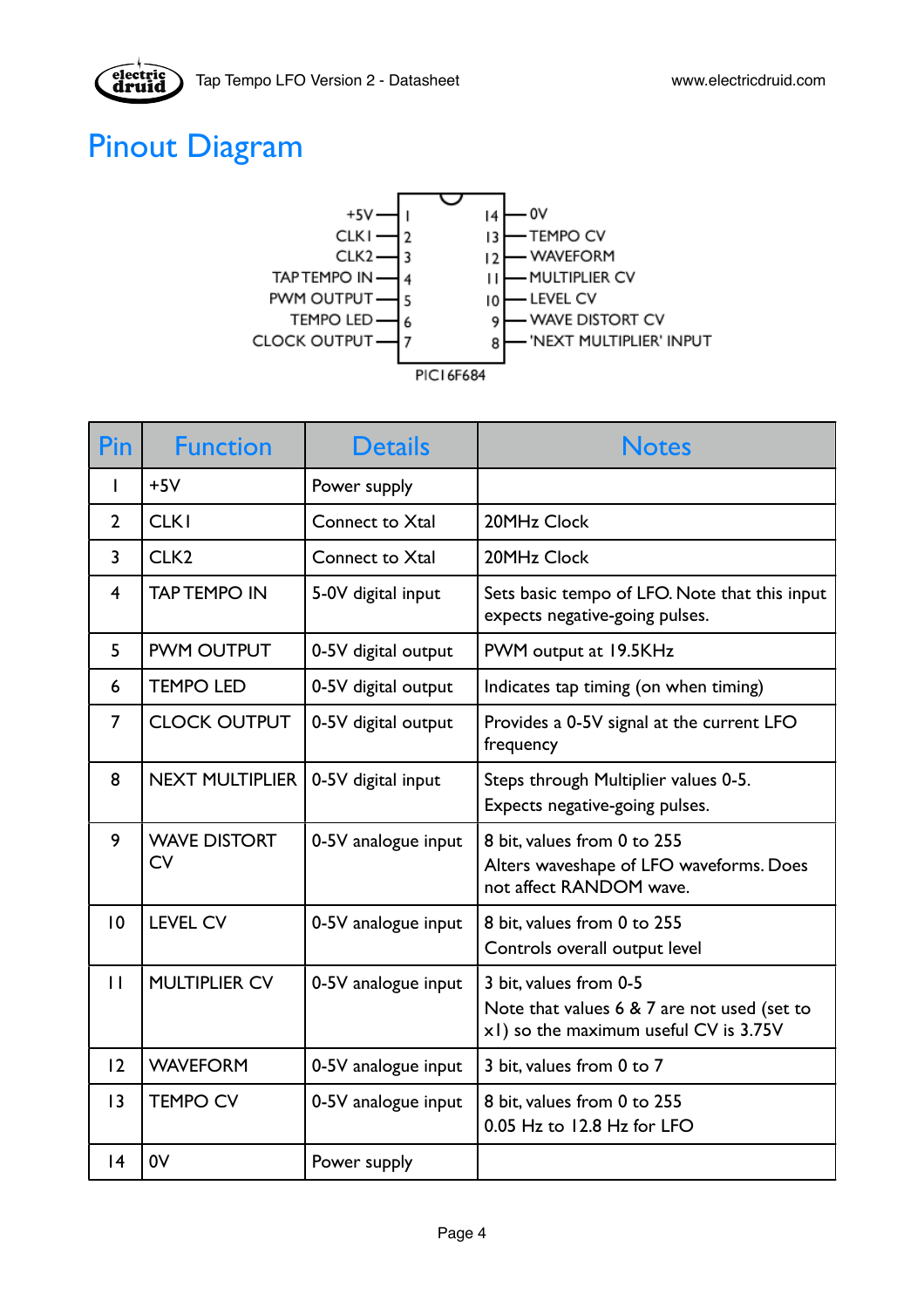# <span id="page-4-0"></span>Application Notes

# <span id="page-4-1"></span>Modular synth LFO with tap tempo and sync input

This circuit diagram shows most of the features of the chip.

Only PULSE WIDTH CV is disabled, being tied to 2.5V to give a square wave.

The first two op-amp stages are a Bessel filter which averages the PWM output from the chip and turns it back into an analogue signal.

The following two opamp stages remove the 2.5V offset on the output, and boost the level to the typical 10V p-p used in many modular synths.

If exact adjustment of offset or output level is required, R16 (level) and/or R20 (offset) can be replaced with trimmers of approximately twice the marked values.

The output from the filter is a 5V p-p LFO output centred around 2.5V. For some applications, this might be suitable, in which case the two offset cancellation and x2 gain op-amp stages can be ignored.

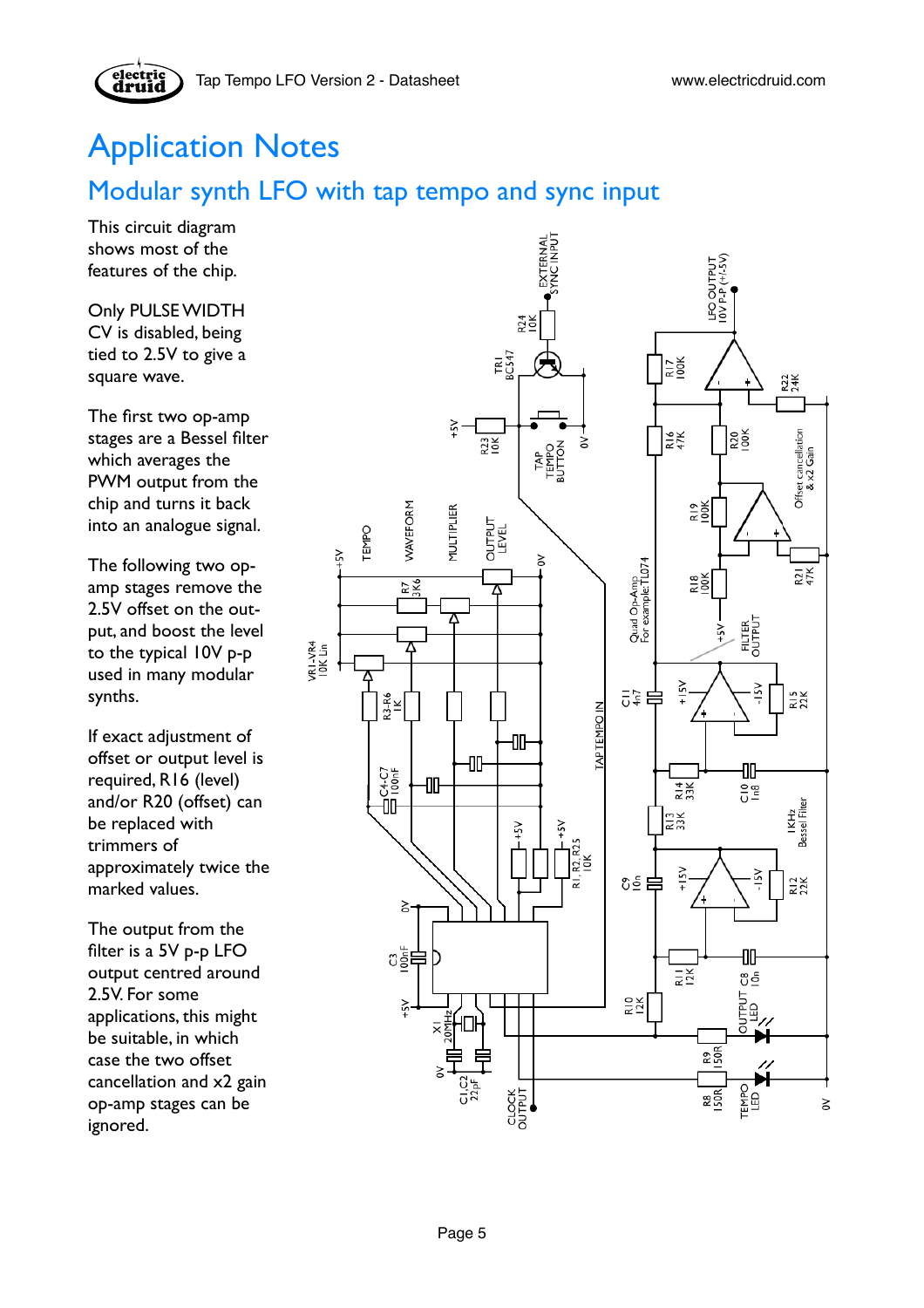

## <span id="page-5-0"></span>Simple tap tempo drum machine or sequencer clock

This example circuit provides tap-tempo +5V clock pulses for driving analogue sequencers or drum machines.

R3 to R8 disable the waveform output (fixed to Ramp Up), the multiplier (fixed to x1), the output level (fixed to max), the pulse width (fixed to 2.5V, square),



and the 'Next multiplier' input (tied high). The main LFO output isn't used. Tempo can be set either by the Tempo knob VR1 or by tapping the button.

## <span id="page-5-1"></span>Tap tempo LFO control of vactrols or LED/LDRs

The PWM output from the chip is ideal for controlling the LED in a vactrol. LEDs don't have a linear current/brightness response, which means controlling them with a typical voltage-output LFO via a resistor gives poor results. Controlling the LEDs brightness with PWM provides much better linearity.



Rmin and Rmax control the minimum and maximum brightness of the LED. Rmin sets the current through the LED when the LFO output is at its lowest level. When the LFO output is at its highest level, the voltage on pin 5 is +5V, so Rmin and Rmax are effectively in parallel. The example VTL5C3 vactrol gives a variable resistance from 60K to 3K3 with the values given.

The variable resistance output can be used instead of, or in parallel with, potentiometers to control parameters in a wide range of circuits. For example, across the 'delay time' pot in a PT2399-based delay for LFO-modulated delay effects.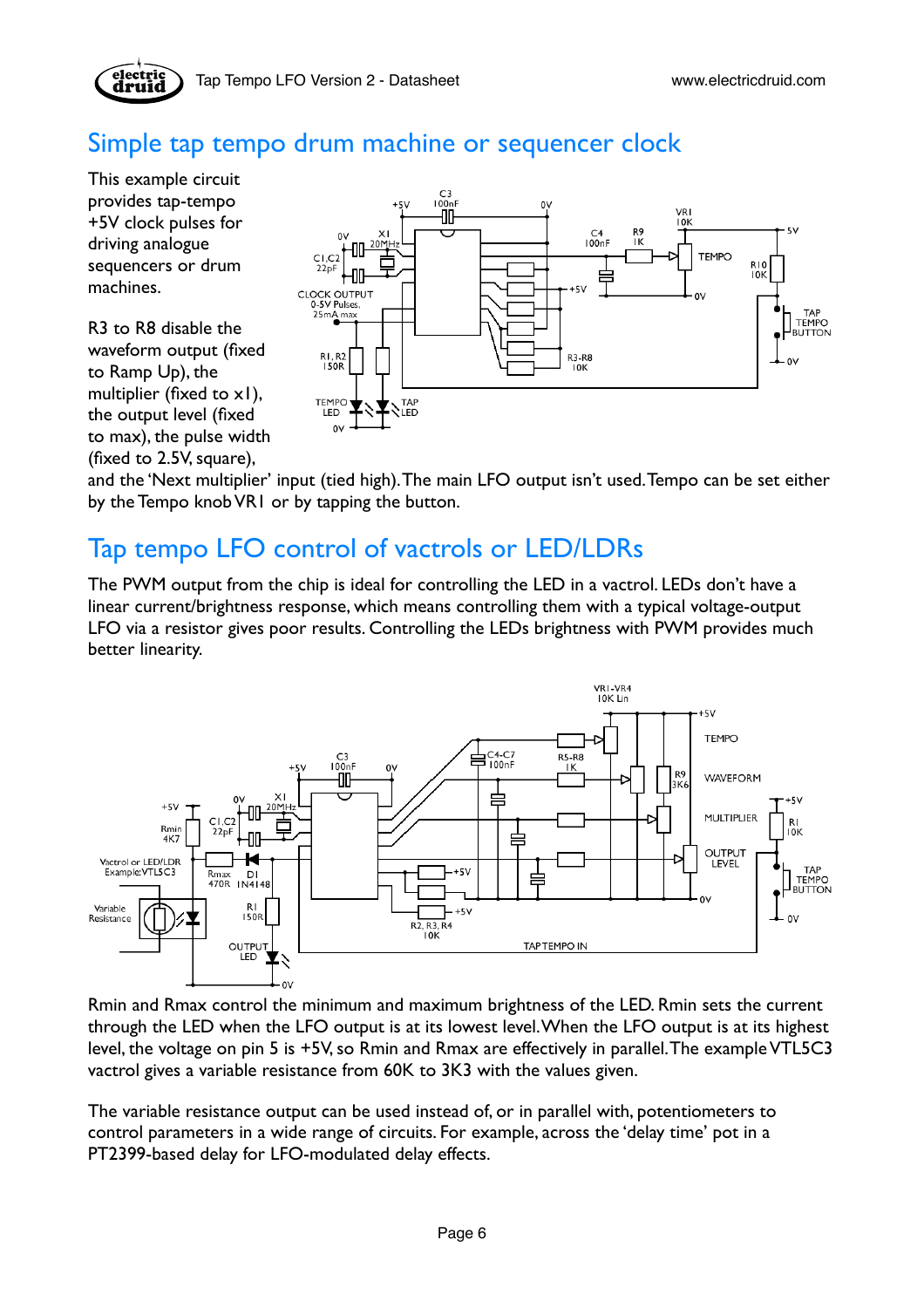### <span id="page-6-0"></span>Tap tempo tremolo circuit



This example circuit shows a complete tremolo effect based on the tap tempo LFO. The tremolo audio path is a clean, simple design based on the classic Tremulus Lune. Thanks to Mike for his work designing this with my original PIC VCLFO.

The 'Next Multiplier' input on Pin 8 is here shown disabled by being tied high with 10K. It can also be connected up in the same way as the TAP TEMPO button.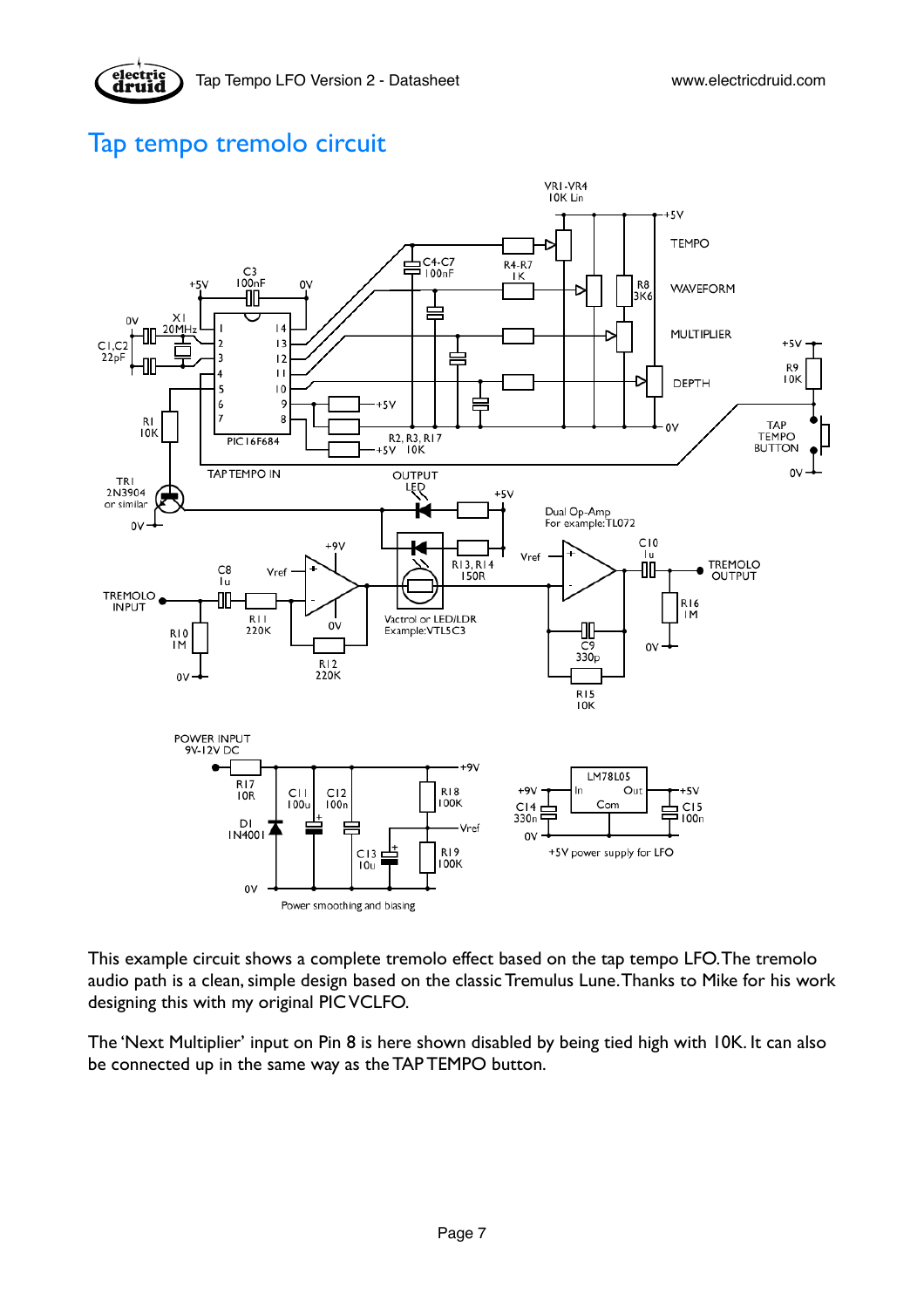

## <span id="page-7-0"></span>Disabling unwanted CV inputs

If the WAVE DISTORT CV input is not required, it can be tied to a fixed voltage. For a square wave output, this should be 2.5V. This can be produced by a pair of 10K resistors wired as a potential divider between 0V and +5V.

If the LEVEL CV input is not required, it can be disabled by tying the input to the +5V rail with a 10K resistor.

If the MULTIPLIER CV input is not required, it can be tied to a fixed voltage. Since multiplier CVs above 3.75V default to 'x1', the input can be disabled by tying it to the +5V rail with a 10K resistor.

If the NEXT MULTIPLIER input is not required, it should be tied to +5V with a 10K resistor. It functions in exactly the same way as the TAP TEMPO input.

## <span id="page-7-1"></span>Using rotary switches to select waveform or multiplier

Rotary switches can be used to select waveforms or multipliers by replacing the CV potentiometer with a resistor string that provides the correct voltages, as shown. Since the CV range for each option is fairly wide, exact values are not crucial, but the top and bottom resistors should be roughly half the other value.

The top two options are not used for the Multiplier.



## <span id="page-7-2"></span>Using the Multiplier CV as a Range switch

If the Multiplier CV is not required, it can be used to increase the frequency range of the LFO.

The arrangement shown provides a switchable voltage which changes the range of the LFO over three octaves.